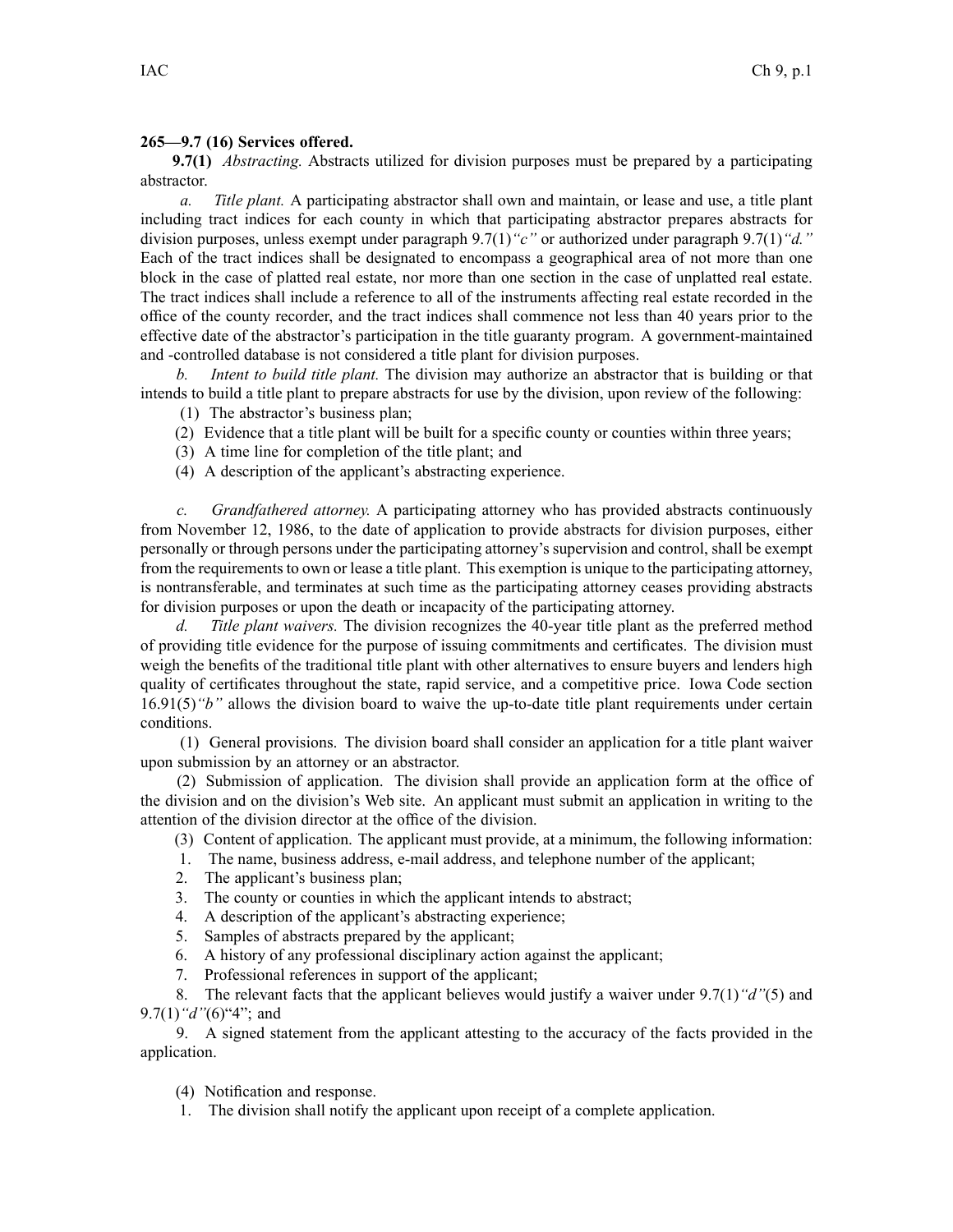2. The division shall publish notice of an application on the division's Web site within 7 calendar days of receipt of <sup>a</sup> complete application. A copy of the application and supporting documents will be provided to any interested person upon request.

3. The Iowa State Bar Association and Iowa Land Title Association shall be provided notice of an application. Provision of the notice to the identified associations is not <sup>a</sup> requirement for the division board to consider the application, and failure to inform an interested person of an application shall not void or otherwise nullify any action or decision of the division board.

4. If <sup>a</sup> complete application is received at least 90 days prior to the next scheduled division board meeting, the application shall be placed on the agenda for that division board meeting. The division shall receive public comments up to 45 calendar days prior to that division board meeting.

(5) Criteria for title plant waiver. Pursuant to Iowa Code section [16.91\(5\)](https://www.legis.iowa.gov/docs/ico/section/16.91.pdf)*"b,"* the division board may issue <sup>a</sup> ruling waiving the title plant requirement set forth in Iowa Code section [16.91\(5\)](https://www.legis.iowa.gov/docs/ico/section/16.91.pdf)*"a"*(2) if the board finds the following:

1. The title plant requirement imposes <sup>a</sup> hardship to the applicant; and

- 2. The waiver is:
- Clearly in the public interest; or
- $\bullet$ Absolutely necessary to ensure availability of certificates throughout the state.

3. For purposes of paragraph 9.7(1)*"d,"* "hardship" means deprivation, suffering, adversity, or long-term adverse financial impact in complying with the title plant requirement that is more than minimal when considering all the circumstances.

4. For purposes of paragraph 9.7(1)*"d,"* "public interest" means that which is beneficial to the public as <sup>a</sup> whole, including but not limited to increasing competition among abstractors, encouraging the use of certificates throughout the state, making certificates more competitive than out-of-state title insurance, increasing the division's market share, improving the quality of land titles, and protecting consumers.

(6) Board meeting and ruling.

1. The review of <sup>a</sup> waiver application is not <sup>a</sup> contested case proceeding.

2. The division director or designee shall review an application and its supporting documentation. The division director shall presen<sup>t</sup> to the division board <sup>a</sup> proposed written ruling. The division board shall adopt, amend or reject the proposed written ruling. If the proposed written ruling is rejected, the division board shall instruct the division director to prepare an alternative written ruling to be considered at <sup>a</sup> subsequent division board meeting.

3. The written ruling shall summarize the relevant facts and the basis for granting or denying the waiver. The written ruling may specify the scope and duration of the waiver and any restrictions, conditions, or requirements.

4. The final decision on whether the circumstances justify the granting of <sup>a</sup> waiver shall be made at the sole discretion of the division board upon consideration of all relevant factors. Relevant factors to be considered include, but are not limited to, the division director's proposed written ruling, the facts and circumstances set out in the application, any history of professional disciplinary action against the applicant, adverse claims made against the applicant, prior waiver withdrawal actions against the participating attorney or participating abstractor, public comments, the professional knowledge and expertise of the board members and division staff, and any other resources available to the entire division board. The division board shall give considerable weight to an applicant's experience abstracting under the supervision of <sup>a</sup> participating abstractor or participating attorney with whom the applicant has had <sup>a</sup> close working relationship or with whom the applicant is <sup>a</sup> partner or associate. The division board shall also give considerable weight to <sup>a</sup> recommendation from <sup>a</sup> participating abstractor or participating attorney who supervised the applicant's abstracting for <sup>a</sup> period of two years or more and who attests in writing or in person before the division board regarding the applicant's ability to abstract. Consideration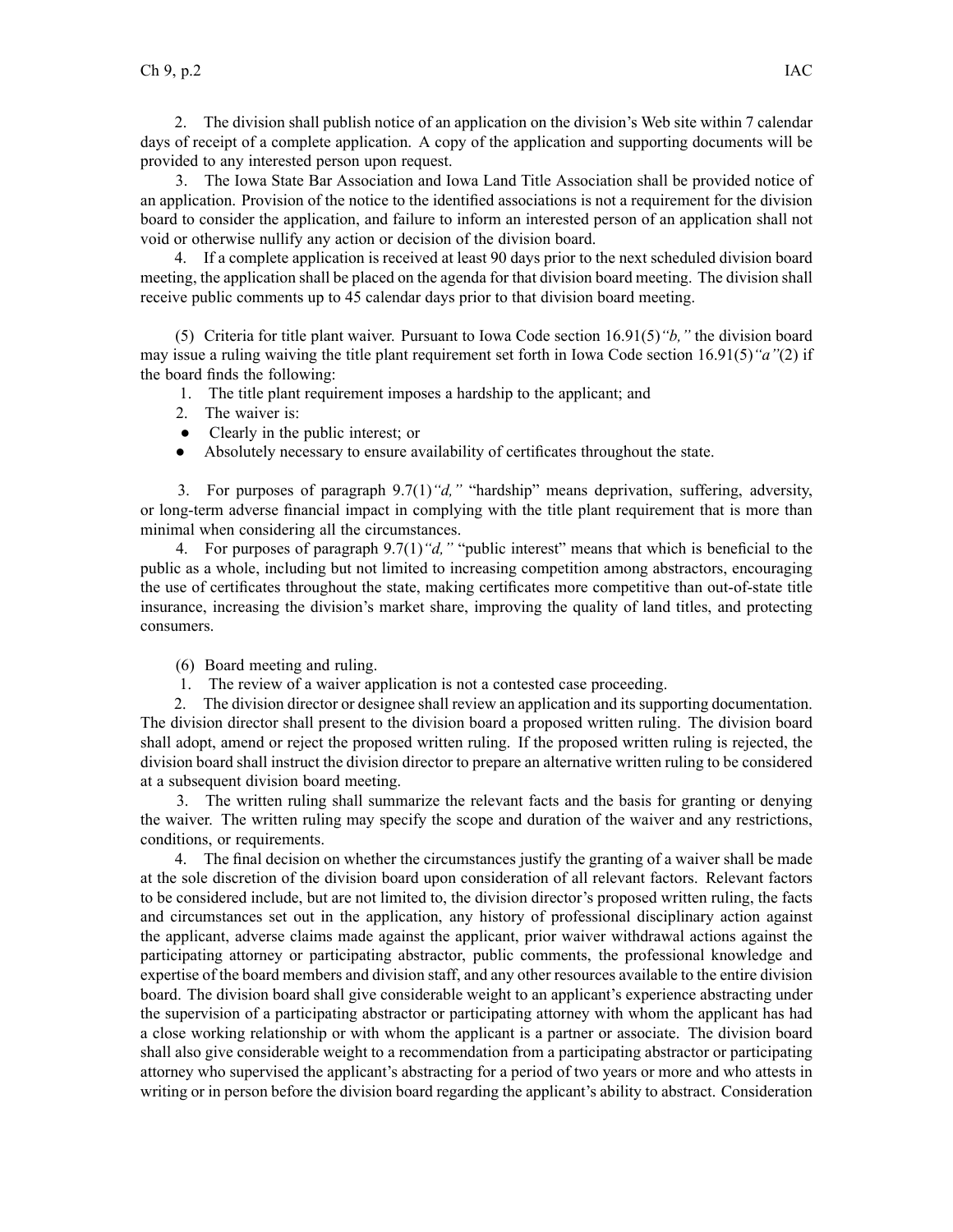should be afforded to rulings on prior waiver requests, but the division board shall not be bound by such rulings. The division board may limit <sup>a</sup> waiver as to county, or transaction type, or both.

5. The written ruling shall be mailed to the applicant within 7 days of its issuance.

6. The decision of the division board shall be final agency action, and all appeals shall be filed with the Iowa District Court for Polk County.

(7) Conditions. A waiver is unique to the recipient and is nontransferable. A waiver recipient shall be accountable to the division for abstracts prepared for division purposes. The division may require <sup>a</sup> waiver recipient to provide <sup>a</sup> guarantee, performance bond, or other form of indemnification, as assurance for abstracts prepared by the waiver recipient on behalf of the division. The division may review the waiver recipient annually and may require <sup>a</sup> renewal, modification or addition to any required assurances. Retention of <sup>a</sup> waiver is dependent on the applicant's meeting the requirements for <sup>a</sup> participant in rule 265—9.6(16). If the waiver recipient fails to meet the terms of the recipient's participation agreement, the waiver may be withdrawn by the division board.

(8) Withdrawal of <sup>a</sup> waiver. A waiver issued by the division board may be withdrawn or modified if, after public notice and division board meeting, the division board issues <sup>a</sup> written ruling finding any of the following:

1. That the waiver recipient knowingly withheld or misrepresented material facts relied upon by the division board in granting the waiver; or

2. That the waiver recipient failed to comply with all conditions contained in the written ruling; or

3. That the abstracts prepared by the waiver recipient fail to meet the abstract minimum standards adopted by the division; or

4. That the division has revoked the waiver recipient's authorization to provide services on behalf of the division pursuan<sup>t</sup> to subrule 9.6(14).

The decision of the division board shall be final agency action, and all appeals shall be filed with the Iowa District Court for Polk County.

(9) Public availability. Applications for waivers and written rulings are public records under Iowa Code chapter [22](https://www.legis.iowa.gov/docs/ico/chapter/22.pdf). Some applications or written rulings may contain information that the division is authorized or required to keep confidential. The division may redact confidential information from applications or written rulings prior to public inspection or dissemination.

## **9.7(2)** *Issuing title opinions.*

*a.* All title opinions shall be prepared by participating attorneys and issued in compliance with division procedures as specified in manuals and any other written instructions given by the division.

*b.* A participating attorney who is <sup>a</sup> field issuer may issue <sup>a</sup> commitment as the preliminary title opinion and the certificate as the final title opinion.

*c.* A participating attorney shall be licensed to practice law in the state of Iowa and shall be in good standing with the Iowa supreme court at all times while acting as an agen<sup>t</sup> of the division.

**9.7(3)** *Issuing commitments and certificates.* Pursuant to <sup>a</sup> participation agreemen<sup>t</sup> with the division, <sup>a</sup> participant may be authorized to issue <sup>a</sup> commitment or certificate on behalf of the division. A participant's right to issue commitments and certificates is <sup>a</sup> privilege for the convenience of the division and may be terminated pursuan<sup>t</sup> to terms of the participation agreement.

**9.7(4)** *Issuing closing protection letters.*

*a.* Pursuant to <sup>a</sup> participation agreemen<sup>t</sup> with the division, <sup>a</sup> participant may be authorized to issue <sup>a</sup> closing protection letter on behalf of the division.

*b.* The division may require the participating closer to provide an irrevocable letter of direction to the institution at which each escrow account is established, authorizing the division to review and audit the institution's records of such account at any time that the division, in its discretion, deems necessary.